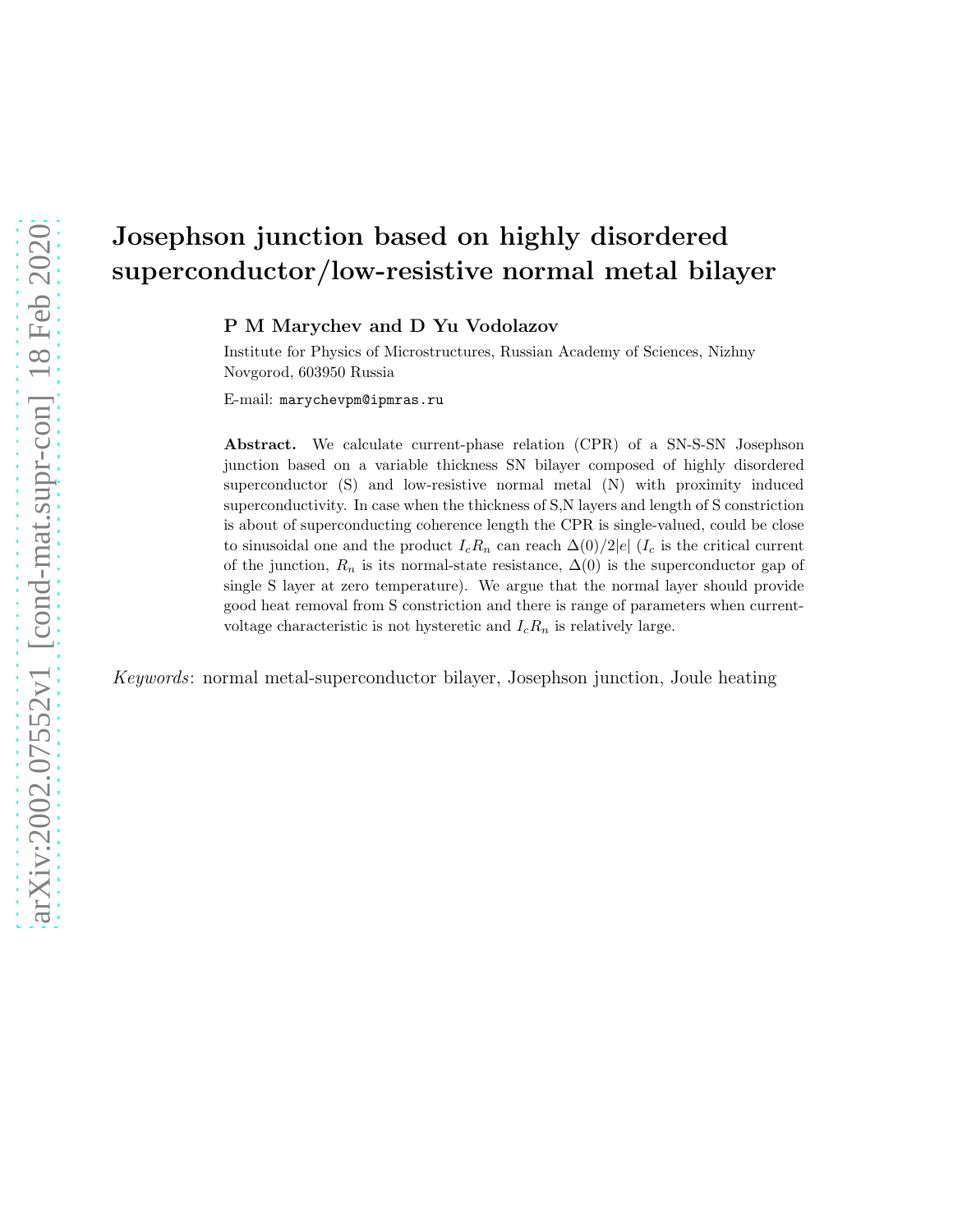# 1. Introduction

Various technological applications of Josephson junctions (AC voltage standard [\[1\]](#page-10-0), rapid single-quantum logic [\[2\]](#page-10-1), SQUID-magnetometers [\[3\]](#page-10-2) and particle detectors [\[4\]](#page-10-3)) require to have nonhysteretic current-voltage characteristic (IVC). Tunnel superconductor-insulator-superconductor (S-I-S) junctions is characterized by small critical current densities and hysteretic IVC (the latter is related with large capacitance of the insulator layer) which restricts their applicability. S-N-S and S-S'-S junctions (where N is a normal metal and S' is the geometric constriction or superconductor with smaller critical current) have small capacitance of the weak link but IV curves are hysteretic due to Joule dissipation [\[3,](#page-10-2) [5–](#page-10-4)[7\]](#page-10-5).

The current-phase relation (CPR) of these types of the Josephson junctions is often different from the sinusoidal form  $I = I_c \sin \varphi$  where  $I_c$  is the junction critical current and  $\varphi$  is the phase difference between electrodes [\[8\]](#page-10-6). Specific form of the CPR depends on the junction parameters and temperature [\[9\]](#page-10-7). In the case of the weak link made of pure superconductor or normal metal (having mean free path  $\ell$  much larger than the coherence length of the electrode  $\xi_1$  and the coherence length of the weak link  $\xi_2$ ), the CPR transform from the sinusoidal one at temperature close to critical temperature of electrodes  $T_c$  to the saw-toothed shape with the maximum at  $\varphi = \pi$  at  $T \ll T_c$ . In dirty S-S'-S junctions ( $\ell \ll \xi_1$ ) the CPR with decreasing temperature can change from the sinusoidal one to the quite different multi-valued relation. In the latter case the maximum is attained at  $\varphi > \pi$  and two values of current correspond to a fixed value of  $\varphi$ . Similar multi-valued CPR is typical for the weak link in the form of superconducting bridge whose length is much larger than the superconducting coherence length  $\xi(T)$ . In the case of short bridges (whose length is smaller than the bridge coherence length  $\xi_2$ ) the CPR remains single-valued at all temperatures but it is sinusoidal one only at temperature close to critical temperature and in the case of sufficiently small ratio  $\xi_2/\xi_1$ .

For technological applications important characteristic is the characteristic voltage  $V_c = I_c R_n$  where  $R_n$  is the normal-state resistance of the junction. On the one side, to have large  $V_c$  one needs S-N-S or S-S'-S junction with high-resistive N or S' layer. On the other side, in these junctions IVC becomes hysteretic below certain temperature which is associated with Joule heating in the weak link ( $\sim I_c V_c \sim I_c^2 R_n$ ) and the formation at  $I > I_c$  of the stable region of suppressed superconductivity (so called 'hot spot') [\[3,](#page-10-2)[5](#page-10-4)[–7\]](#page-10-5). Therefore, the eliminating of the thermal hysteresis without sacrificing the voltage  $V_c$ is important and nontrivial problem. One solution is a normal metal shunt either on top of the junction [\[10\]](#page-10-8) or in parallel to it [\[11\]](#page-10-9). However, in this case the resistance and the position of the shunt play important role and they can lead to reduction of the junction characteristics because of the proximity effect or very small shunt resistance. In the work [\[12\]](#page-10-10) it was proposed to use as the Josephson junction the variable thickness SN-N-SN bilayer where the superconducting layer was partially (or entirely) etched by a focused ion beam. Sufficiently thick normal-metal layer act as a heat sink which provides nonhysteretic current-voltage characteristic even at low temperatures. But the increase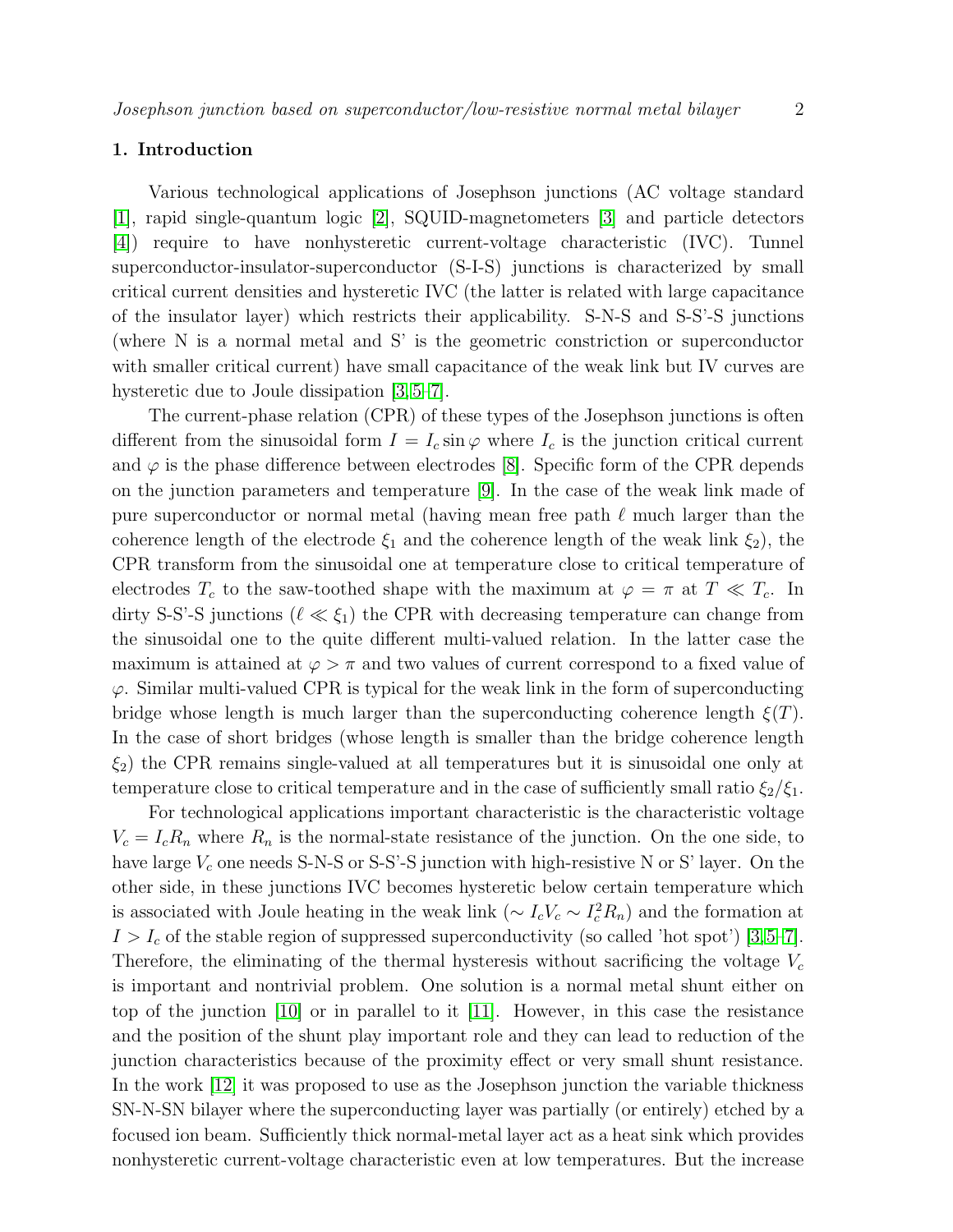of the N layer thickness leads to significant decrease of  $R_n$  and, hence, smaller  $V_c$ .

In our work we calculate current phase relation for recently proposed variable thickness SN-S-SN Josephson junction based on thin dirty superconductor with large normal state resistivity  $\rho_S \gtrsim 100 \mu \Omega \cdot cm$  and thin normal metal layer with low  $\rho_N \gtrsim 2 \mu \Omega \cdot cm$  [\[13\]](#page-10-11). In [\[14\]](#page-10-12) it has been demonstrated theoretically and experimentally that in such a bilayer the superconducting current mainly flows in N layer (due to proximity induced superconductivity and  $\rho_S/\rho_N \gg 1$ ) and the critical current of SN bilayer may exceed the critical current of single S layer if thicknesses of S and N layers are about of superconducting coherence length. Below we show that in comparison with SN-N-SN junction the critical current density could be about of depairing current density of S layer, which makes it possible to have  $I_c R_n \sim \Delta(0)/2|e|$ . Due to large diffusion coefficient  $D<sub>N</sub>$  and small minigap in N layer the heat could be effectively removed from the junction area and current-voltage characteristic could be not hysteretic. Besides, because of  $D_N \gg D_S$  current-phase relation could be single-valued at all temperatues and close to sinusoidal one at temperature near the critical temperature of bilayer.

# 2. Model

The model system consists of SN bilayer strip with length L made of superconducting film with thickness  $d<sub>S</sub>$  and normal-metal film with thickness  $d<sub>N</sub>$ . At the center of bilayer there is a constriction with length a and thickness  $d_c$  where N layer and partially S layer are removed (see figure [1\)](#page-2-0). We assume that in our system the current flows in the x direction and in the y direction the system is uniform. To find the current-phase relation of such SN-S-SN Josephson junction at all temperatures below  $T_c$ we solve two-dimensional Usadel equation for quasiclassical normal  $g$  and anomalous  $f$ Green functions. With the angle parametrization  $g = cos\Theta$  and  $f = sin\Theta \exp(i\phi)$  this equation in different layers can be written as

<span id="page-2-0"></span>

Figure 1: Sketch of SN-S-SN Josephson junction based on variable thickness SN strip.

<span id="page-2-1"></span>
$$
\frac{\hbar D_S}{2} \left( \frac{\partial^2 \Theta_S}{\partial x^2} + \frac{\partial^2 \Theta_S}{\partial z^2} \right) - \left( \hbar \omega_n + \hbar \frac{D_S}{2} q^2 \cos \Theta_S \right) \sin \Theta_S + \Delta \cos \Theta_S = 0, \text{(1)}
$$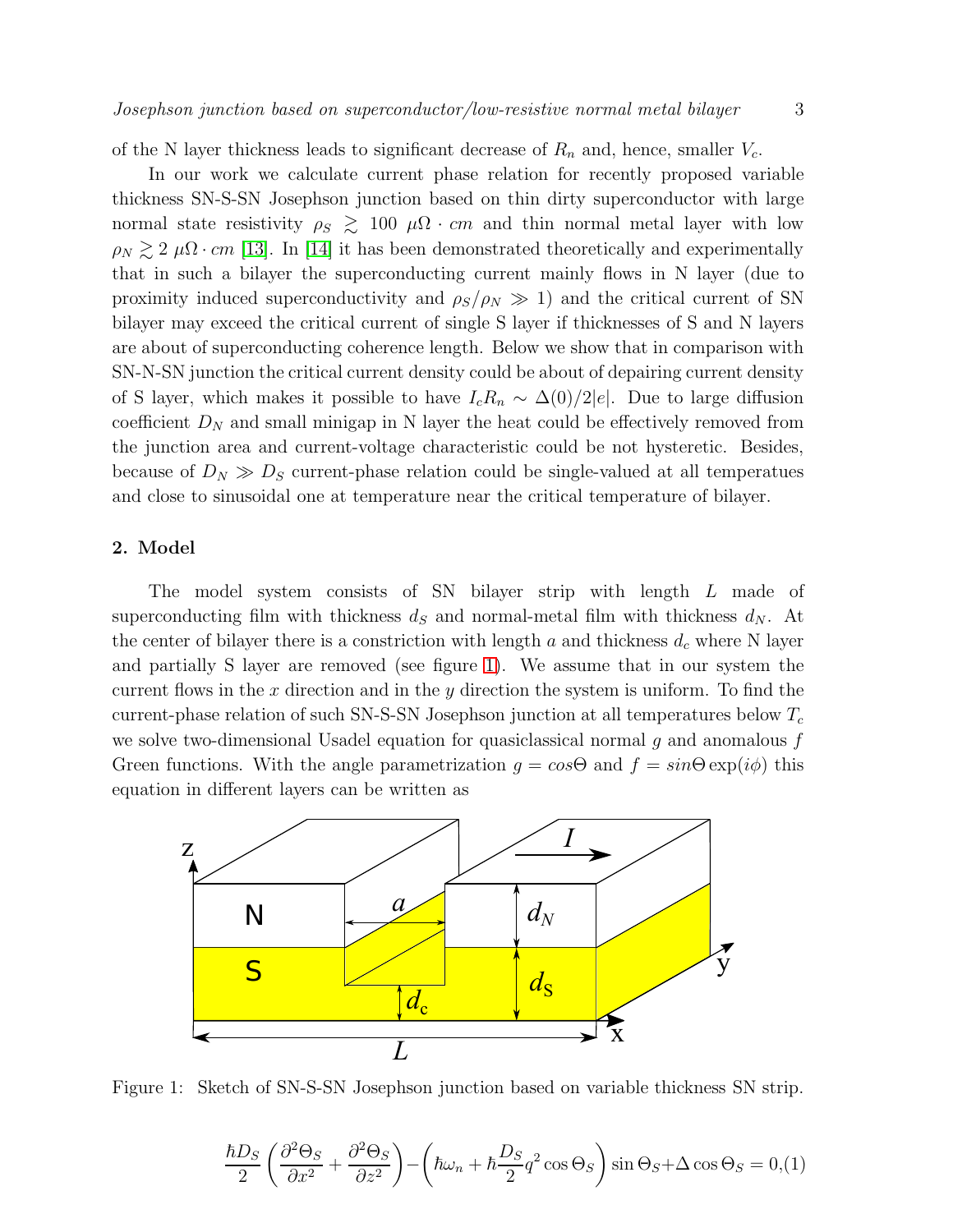Josephson junction based on superconductor/low-resistive normal metal bilayer 4

<span id="page-3-0"></span>
$$
\frac{\hbar D_N}{2} \left( \frac{\partial^2 \Theta_N}{\partial x^2} + \frac{\partial^2 \Theta_N}{\partial z^2} \right) - \left( \hbar \omega_n + \hbar \frac{D_N}{2} q^2 \cos \Theta_N \right) \sin \Theta_N = 0, \tag{2}
$$

where subscripts S and N refer to superconducting and normal layer, respectively. Here  $\hbar\omega_n = \pi k_BT(2n + 1)$  are the Matsubara frequencies (*n* is an integer number),  $\mathbf{q} = \nabla \phi = (q_x, q_z)$  is the quantity that is proportional to supervelocity  $\mathbf{v}_s$ ,  $\phi$  is the phase of superconducting order parameter.  $\Delta$  is the magnitude of order parameter which should satisfy to the self-consistency equation

<span id="page-3-1"></span>
$$
\Delta \ln \left( \frac{T}{T_{c0}} \right) = 2\pi k_B T \sum_{\omega_n > 0} \left( \sin \Theta_S - \frac{\Delta}{\hbar \omega_n} \right),\tag{3}
$$

where  $T_{c0}$  is the critical temperature of the single S layer. We assume that  $\Delta$  is nonzero only in the S layer because of absence of attractive phonon mediated electron-electron coupling in the N layer. Equations  $(1),(2)$  $(1),(2)$  are supplemented by the Kupriyanov-Lukichev boundary conditions [\[15\]](#page-10-13) between layers

<span id="page-3-2"></span>
$$
D_S \frac{d\Theta_S}{dz}\bigg|_{z=d_S-0} = D_N \frac{d\Theta_N}{dz}\bigg|_{z=d_S+0}.
$$
\n(4)

In the model we assume transparent interface between N and S layers which leads to continuity of  $\Theta$  on the NS boundary. At boundaries of the system with the vacuum we use  $d\Theta/dn = 0$ .

To find the phase distribution  $\phi$  the equations  $(1) - (3)$  $(1) - (3)$  are supplemented by twodimensional equation

<span id="page-3-3"></span>
$$
\text{div}\mathbf{j}_{\mathbf{s}} = 0,\tag{5}
$$

where  $j_s$  is the superconducting current density, which is determined by the following expression

$$
\mathbf{j}_s = \frac{2\pi k_B T}{e\rho} \mathbf{q} \sum_{\omega_n > 0} \sin^2 \Theta,\tag{6}
$$

where  $\rho$  is the residual resistivity of the corresponding layer. At the SN-interface we use the boundary condition similar to  $(4)$  and for the interfaces with the vacuum we use  $d\phi/dn = 0$ . At the system ends the rigid boundary conditions are imposed

$$
\phi(0, z) = -\delta\phi/2, \phi(L, z) = \delta\phi/2,
$$
\n<sup>(7)</sup>

where  $\delta\phi$  is the fixed phase difference between the system ends. One should differs it with the phase drop near the junction which we define as

$$
\varphi = \delta \phi - kL,\tag{8}
$$

where  $k = q_x(x = 0)$  is far from the constriction (in similar way  $\varphi$  is defined in [\[16,](#page-10-14)[17\]](#page-10-15)). The value of k is found from self-consisting solution of  $(1) - (3)$  $(1) - (3)$ ,  $(5)$ .

In numerical calculations we use dimensionless units. The magnitude of the order parameter is normalized by  $k_B T_{c0} = \Delta(0)/1.76$ , length is in units of  $\xi_c = \sqrt{\hbar D_S/k_B T_{c0}} \simeq$ 1.33  $\xi(0)$  ( $\xi(0) = \sqrt{\hbar D_S/\Delta(0)}$  is the superconducting coherence length at  $T = 0$ ) and current is in units of depairing current  $I_{dep}$  of superconductor at  $T = 0$ .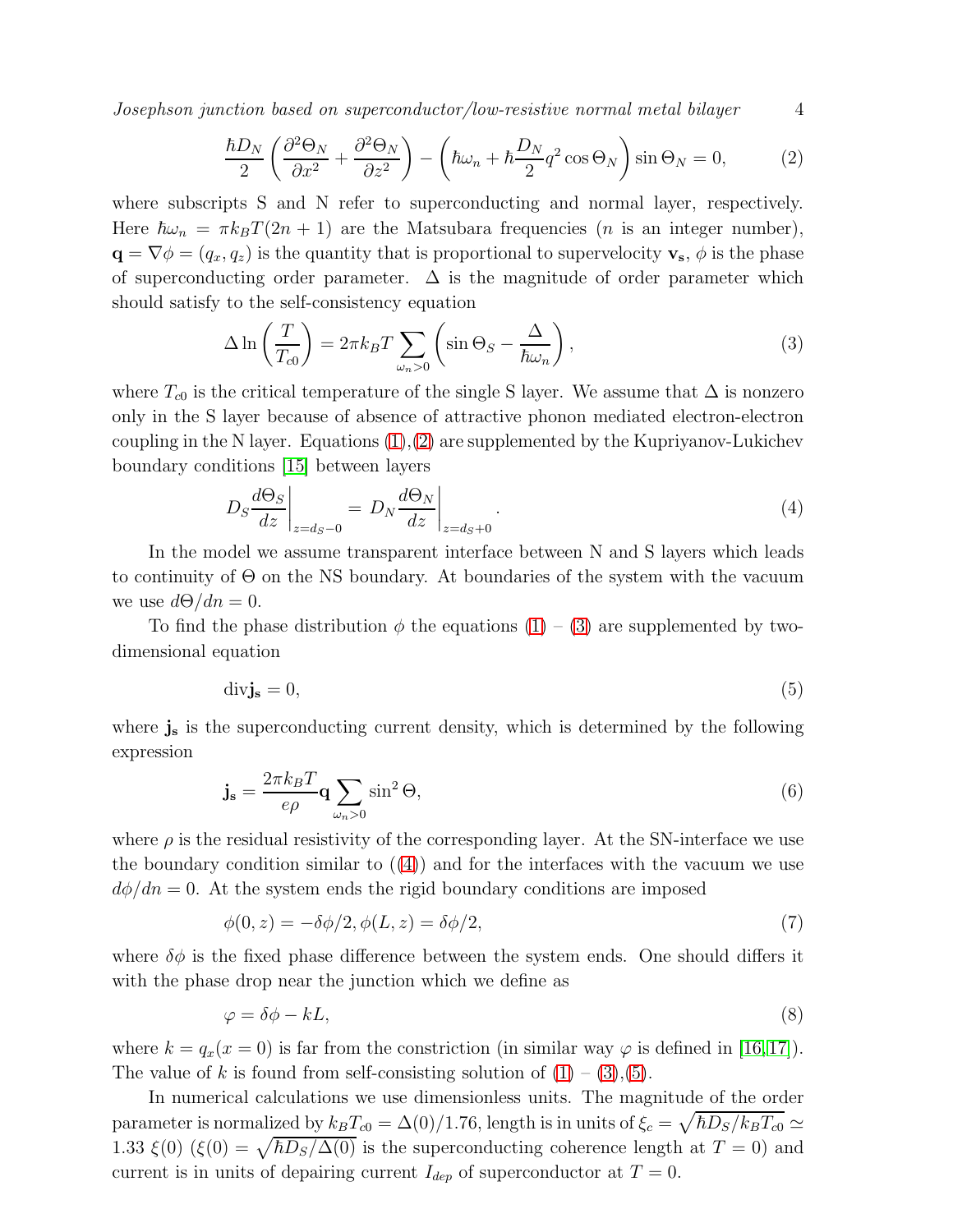To calculate the CPR we numerically solve  $(1) - (3),(5)$  $(1) - (3),(5)$  $(1) - (3),(5)$  $(1) - (3),(5)$  by iteration procedure with fixed  $\delta\phi$ . When the self-consistency is achieved (we stop calculations when maximal relative change of  $\Delta$  between consequent iterations is less than  $10^{-4}$ ) the Green functions are used to calculate  $j_s$  and the supercurrent per unit of width  $I_s$ 

$$
I_s = \int\limits_0^{d_S + d_N} j_{sx}(x=0)dz.
$$
\n(9)

We also compare calculated CPR with the current-phase relation for 1D S'-S-S' system with large ratio of diffusion coefficients  $D_{S'}/D_S \gg 1$  (length of S superconductor is equal to a). To calculate it we use 1D Usadel equation.

#### 3. Current-phase relation of SN-S-SN Josephson junction

The dependence  $I_s(q)$  in SN bilayer may have one or two maxima depending on value of  $d_S$  (see figure [\(2\)](#page-5-0)) or  $d_N$  (see figure 3(a) in [\[14\]](#page-10-12)). The maxima at small q is connected with suppression of proximity induced superconductivity in N layer at  $q > q_{c1} \sim 1/\sqrt{D_N}$  while the second maxima at  $q = q_{c2} \sim 1/\sqrt{D_S} \gg q_{c1}$  comes from suppression of superconductivity in S layer when  $q > q_{c2}$ . Large difference in  $q_{c1}$  and  $q_{c2}$ leads to larger phase concentration in S constriction (see figure [1\)](#page-2-0) in comparison with the variable thickness strip (or Dayem bridge) made of the same material and having the similar geometrical parameters. Because of that for relatively thin S layers the CPR is single-valued (see figure [3](#page-6-0) (a)) which is not easy to achieve for Dayem bridge [\[18\]](#page-10-16). For relatively large  $d<sub>S</sub>$  there is noticeable contribution to total supercurrent from S layer which means smaller current (phase) concentration in constriction like in ordinary Dayem bridge and CPR becomes multi-valued (see figure [3\(](#page-6-0)a) for  $d_S = 2, 3\xi_c$ ).

In some respect studied Josephson junction resembles Josephson junction based on S'-S-S'system composed of two superconductors S and S' having  $D_{S'} \gg D_S$  and the same thicknesses  $d_S = d_{S'} |16,19,20|$  $d_S = d_{S'} |16,19,20|$  $d_S = d_{S'} |16,19,20|$ . Josephson junction based on this quasi 1D system has single-valued CPR which tends to the sinusoidal shape with increasing temperature. In figure [3](#page-6-0) (b) we compare CPR calculated for 1D S'-S-S' and 2D SN-S-SN systems. Since in 1D model there is no suppression of  $T_c$  by N layer, in calculations we use ratio  $T/T_{c0}$  which corresponds to ratio  $T/T_c$  of 2D SN structure. Visible differences between CPRs calculated using different models could be related with transversal inhomogeneity near the S constriction in the 2D case.

We have studied evolution of CPR of SN-S-SN Josephson junction by varying different parameters. In figure  $4(a)$  we demonstrate that with increase of the temperature the current phase relation becomes closer to sinusoidal one which is typical for S'-S-S' junctions [\[20\]](#page-10-18) and it is related with increase of the temperature-dependent coherence length  $\xi(T)$ . Effect of different  $d_N$  is shown in figure [4\(](#page-7-0)b). An increase in  $d_N$  leads to slight shift of maximum of  $I_s(\varphi)$  to the left and decrease of  $I_c$  which are explained by lowering of  $T_c$  of SN bilayer for thicker N layers. Lower  $I_c$  means smaller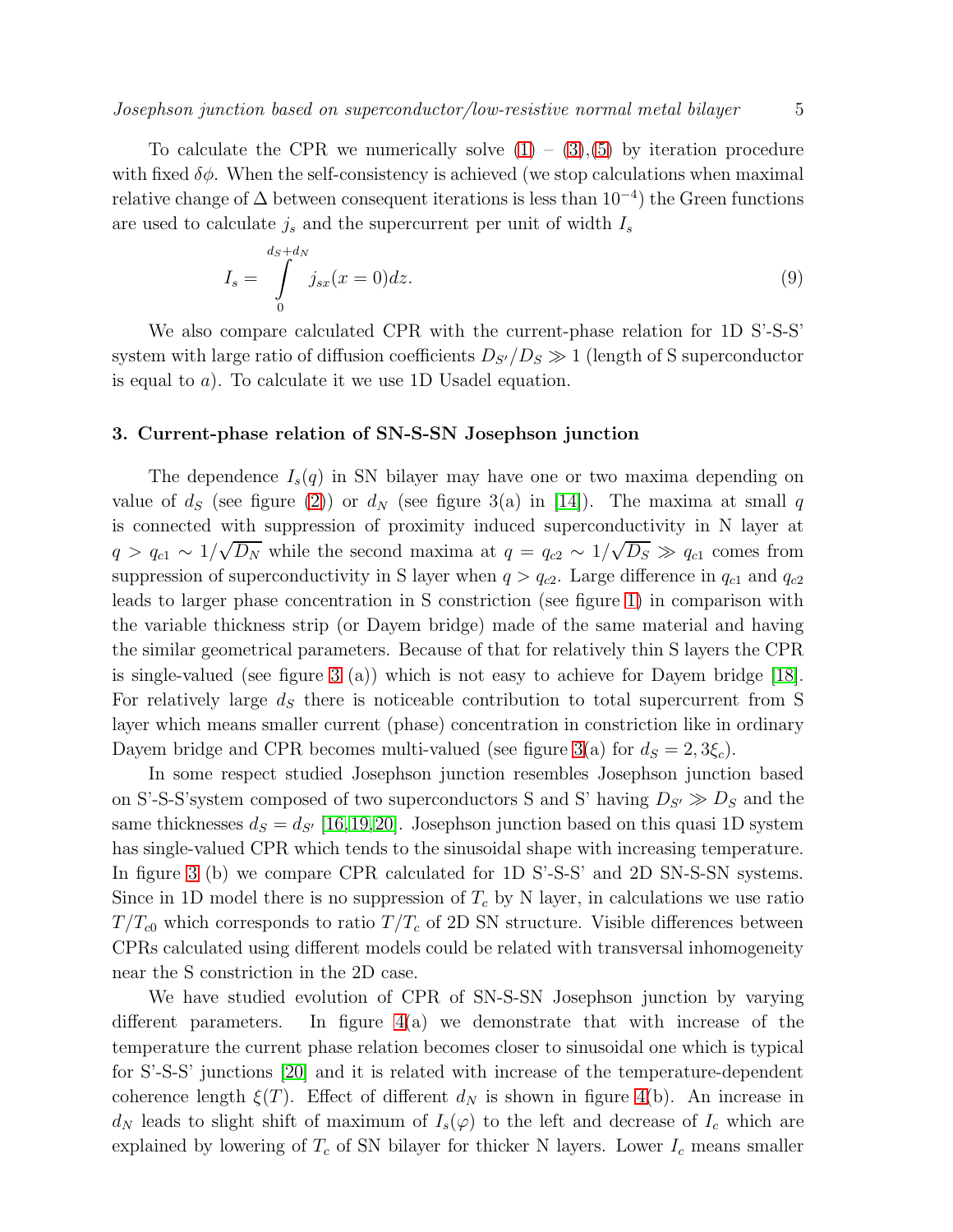<span id="page-5-0"></span>

Figure 2: Dependence of the superconducting current  $I_s$  flowing along SN bilayer on q for different  $d_S$ . Solid line shows the dependence  $I_s$  on q for the single S strip. Dashed lines show the critical values of q. Current is normalized by the depairing current  $I_{dep}$ of the single S strip with thickness  $d_S$  at  $T = 0$ .

 $I_cR_n$  but how we discuss below large  $d_N$  provides better cooling of S constriction and nonhysteretic IV curves.

An increase of the weak-link length a leads to the shift of the maximum of  $I_s(\varphi)$ to the right (see figure  $4(c)$ ) as it is typical for ordinary variable thickness Josephson junctions. Interestingly, that contrary to that junctions the  $I_c$  increases in SN-S-SN system. This result is explained by lower value of superconducting order parameter in SN banks in comparison with  $\Delta$  in S constriction at  $I_s = 0$ . With increasing a the supercondcuting order parameter in constriction increases and  $I_c$  increases too.

And finally figure [4\(](#page-7-0)c)) illustrates that three-fold decrease of ratio  $\rho_S/\rho_N$  does not change current-phase relation drastically. Both the critical current and shape of CPR vary a little.

#### 4. Effect of Joule heating in SN-S-SN junctions

The absence of hysteresis in current-voltage characteristic is important for devices based on Josephson junctions. The hysteresis in Dayem, variable thickness, S'-S-S' or S-N-S junctions is mainly caused by the temperature rise in the weak-link region in the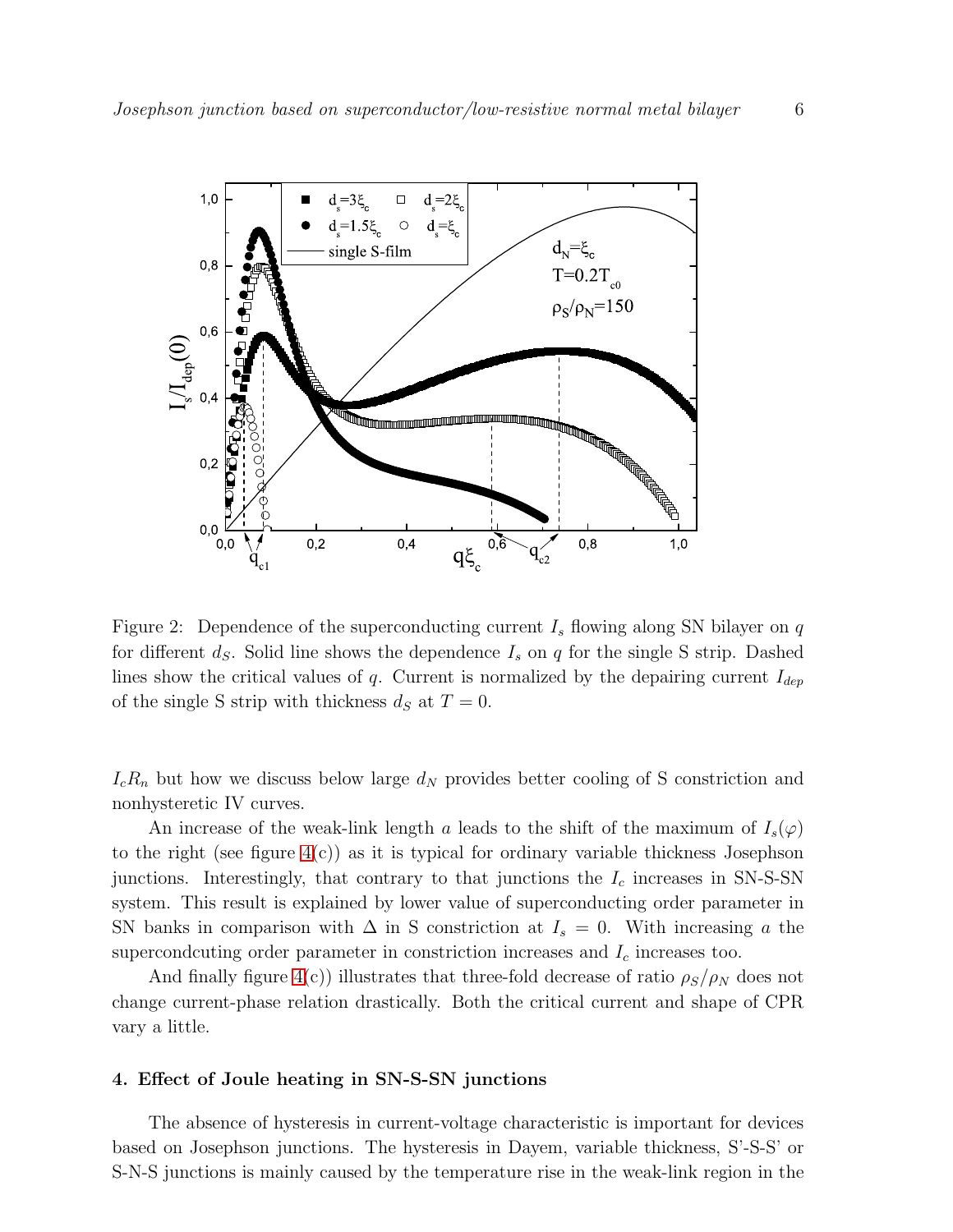<span id="page-6-0"></span>

Figure 3: (a) Current-phase relation of SN-S-SN Josephson junction at different  $d_S$ . Current is normalized by the depairing current  $I_{dep}$  of the single S strip with thickness  $d_c$  at  $T = 0$ . The junction parameters are shown in the figure. (b) Comparison of current-phase relations calculated on the basis of 1D and 2D models. For 2D case the parameters are following:  $d_S = d_N = \xi_c$ ,  $d_c = 0.5\xi_c$ ,  $T = 0.2T_{c0}$ . In the 1D case temperature  $T = 0.6T_{c0}$  corresponds to  $T = 0.6T_c$ , where  $T_c = 0.32T_{c0}$  is critical temperature of SN bilayer with chosen parameters. The superconducting current is normalized by critical current of Josephson junction.

resistive state due to Joule heating and the formation of hot spot  $[3, 6, 7]$  $[3, 6, 7]$  $[3, 6, 7]$ . Local heat production should be large in SN-S-SN junction due to large critical current density which is about of the depairing current density of the superconductor. But as we show below the presence of relatively thick N layer with large diffusion coefficient provides efficient cooling of constriction.

To estimate the increase of temperature in the resistive state we use two temperature (2T) model [\[21,](#page-10-20) [22\]](#page-10-21) for SN-S-SN junction. We suppose that electron  $T_e = T + \delta T_e$  and phonon  $T_p = T + \delta T_p$  temperatures are near the substrate temperature  $\delta T_e, \delta T_e \ll T$  and do not vary along the thickness. Because of inverse proximity effect the gap in relatively thin S layer  $(d_S \lesssim 1.5\xi_c)$  is suppressed in comparison with single S layer, which permits heat diffusion from N to S layer in SN banks. In S constriction being in the resistive state at  $I > I_c$  the superconducting order parameter is also suppressed.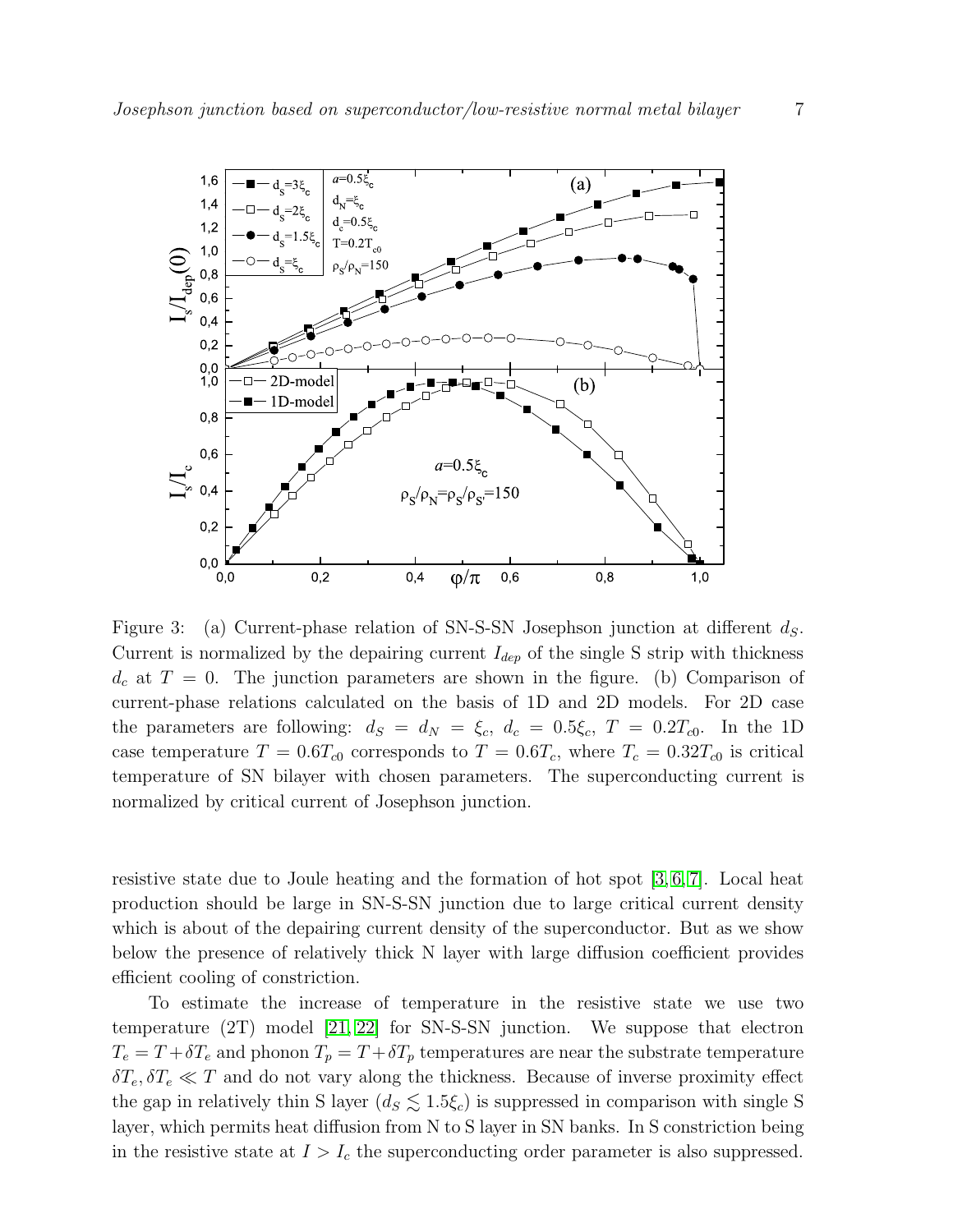<span id="page-7-0"></span>

Figure 4: Variation of current-phase relation of SN-S-SN junction with change of: (a) temperature; (b) thickness of N layer  $d_N$ ; (c) length of constriction a; (d) ratio of resistivities. Current is normalized by the depairing current  $I_{dep}$  of the superconducting strip with thickness  $d_c$  at  $T = 0$ .

It allows us to use normal state heat conductivity both in SN and S regions in heat conductance equation for calculation of  $\delta T_e$ . In our model Joule dissipation is taken into account only in S constriction, because in SN bilayer it is considerably lower due to much lower resistivity and lower current density. Because of small length of constriction and large difference in diffusion coefficients and thicknesses in constriction and banks we can neglect heat flow to the phonons and substrate in constriction (main cooling of junction comes from diffusion of hot electrons to SN banks). In SN bilayer  $D_N \gg D_S$  and heat diffusion occurs mainly along N layer. With above assumptions we have following equation for  $\delta T_e$ 

$$
\frac{d^2 \delta T_e}{dx^2} + \rho_S(j_c)^2 / \kappa_S = 0, |x| \le a/2,
$$
  
\n
$$
\frac{d^2 \delta T_e}{dx^2} - \frac{\delta T_e}{\lambda_T^2} = 0, |x| \ge a/2,
$$
\n(10)

where  $\kappa_S = 2D_S N(0) k_B^2 T/3$  is the electron heat conductivity of S layer in the normal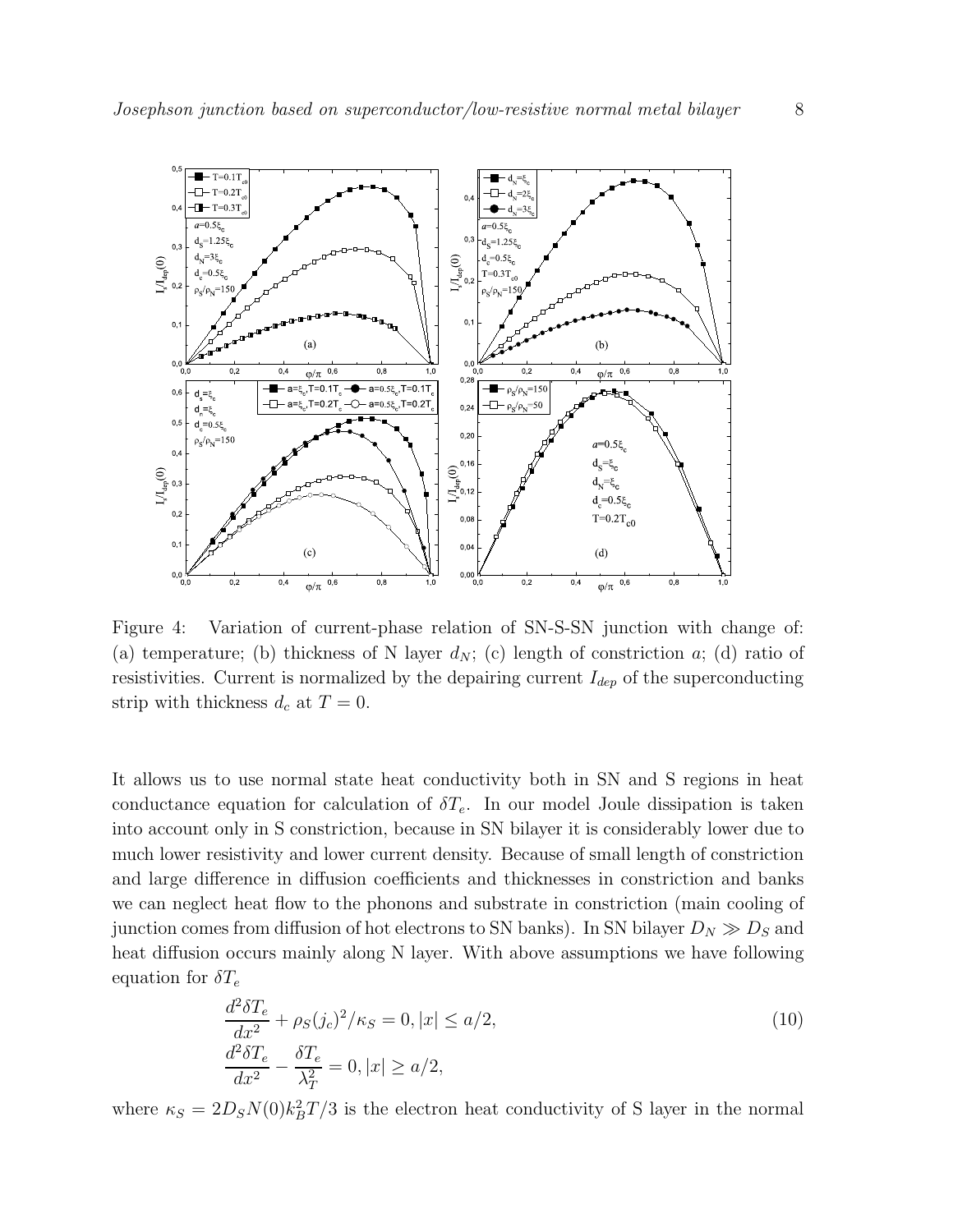Josephson junction based on superconductor/low-resistive normal metal bilayer 9

state,  $N(0)$  is the one spin density of states on the Fermi level,

$$
\lambda_T = \sqrt{D_N \tau_0} \left(\frac{T_{c0}}{T}\right)^{3/2} \sqrt{\frac{\pi^2 (1+\beta)}{720 \zeta(5)}}\tag{11}
$$

is the healing length,  $\beta = [\gamma \tau_{esc} 450 \zeta(5) T/[\tau_0 \pi^4 T_{c0}], \zeta(5) \simeq 1.03, \tau_{esc}$  is the escape time of nonequilibrium phonons to substrate,  $\gamma = 8\pi^2 C_e(T_{c0})/C_p(T_{c0})$  is the ratio of electron and phonon heat capacities at  $T = T_{c0}$  and  $\tau_0$  determines the strength of electronphonon inelastic scattering in S and N layers (see equations  $(4,6)$  in [\[22\]](#page-10-21)). For  $\tau_0$  we use the smallest time for S and N materials due to assumed good transfer of electrons between S and N layers and their small thickness. On the boundary between S and SN regions we use continuity of the electron temperature  $(\delta T_e|_{a/2-0} = \delta T_e|_{a/2+0})$  and heat flux  $(d_c D_S \frac{\delta T_e}{dx}|_{a/2-0} = d_N D_N \frac{\delta T_e}{dx}|_{a/2+0}).$ 

Using (10) and above boundary conditions we find maximal temperature increase in the constriction

$$
\frac{\delta T_e^{max}}{T} = 0.23 \left(\frac{a}{\xi_c}\right)^2 \left(\frac{T_{c0}}{T}\right)^2 \left(\frac{I_c}{I_{dep}(0)}\right)^2 \left(\frac{D_S d_c}{D_N d_N} \frac{4\lambda_T}{a} + 1\right)
$$
(12)

In following estimations we use parameters of NbN (S layer) and Cu (N layer):  $T_{c0} = 10 \text{ K}, D_S = 0.5 \text{ cm}^2/\text{s}, \rho_S = 200 \text{ }\mu\Omega\text{·cm}, D_N = 40 \text{ cm}^2/\text{s}, \rho_N = 2 \text{ }\mu\Omega\text{·cm}, \tau_0 = 1$ ns (theoretical estimation for NbN is taken from [\[22\]](#page-10-21)),  $\xi_c = 6.4$  nm,  $\gamma = 9$ ,  $d_S = 1.25\xi_c$ ,  $d_N = 2\xi_c$ ,  $\tau_{esc} = 4(d_N + d_S)/u \simeq 41$  ps  $(u = 2 \cdot 10^5 \text{ cm}^2/\text{s}$  is a mean speed of sound),  $T/T_{c0} = 0.3$ ,  $T_c/T_{c0} = 0.43$ ,  $a = 0.5\xi_c$ ,  $d_c = 0.5\xi_c$ . With these parameters  $\beta \simeq 0.53$ ,  $I_c \simeq 0.22 I_{dep}(0)$  (see figure [4\(](#page-7-0)b)) and  $\delta T_e^{max}/T \sim 0.24$  is small, thanks to  $D_N \gg D_S$ and  $d_N \gg d_c$ .

## 5. Discussion

We use Usadel model to calculate current-phase relation of SN-S-SN Josephson junction based on high-resistive superconductor and low-resistive normal metal. In [\[14\]](#page-10-12) from comparison of the experiment and theory it was concluded that Usadel model underestimates proximity induced superconductivity in N layer and overestimates inverse proximity effect in S layer in NbN/Al, NbN/Ag and MoN/Ag bilayers. Namely, the suppression of critical temperature of SN bilayer is smaller while change in magnetic field penetration depth of SN bilayer is larger than Usadel model predicts. Therefore, present results should be considered only as a route for possible experimental realization of SN-S-SN Josephson junction. They demonstrate that the thickness of S layer should not exceed  $\sim 1.5\xi_c$ , otherwise current-phase relation is not single-valued for reasonable length and thickness of S constriction. The thickness of N layer should not be too small (small  $d_N$  leads to large overheating) and not too large (the larger  $d_N$  leads to lower  $T_c$ and smaller  $I_c$  at fixed substrate temperature).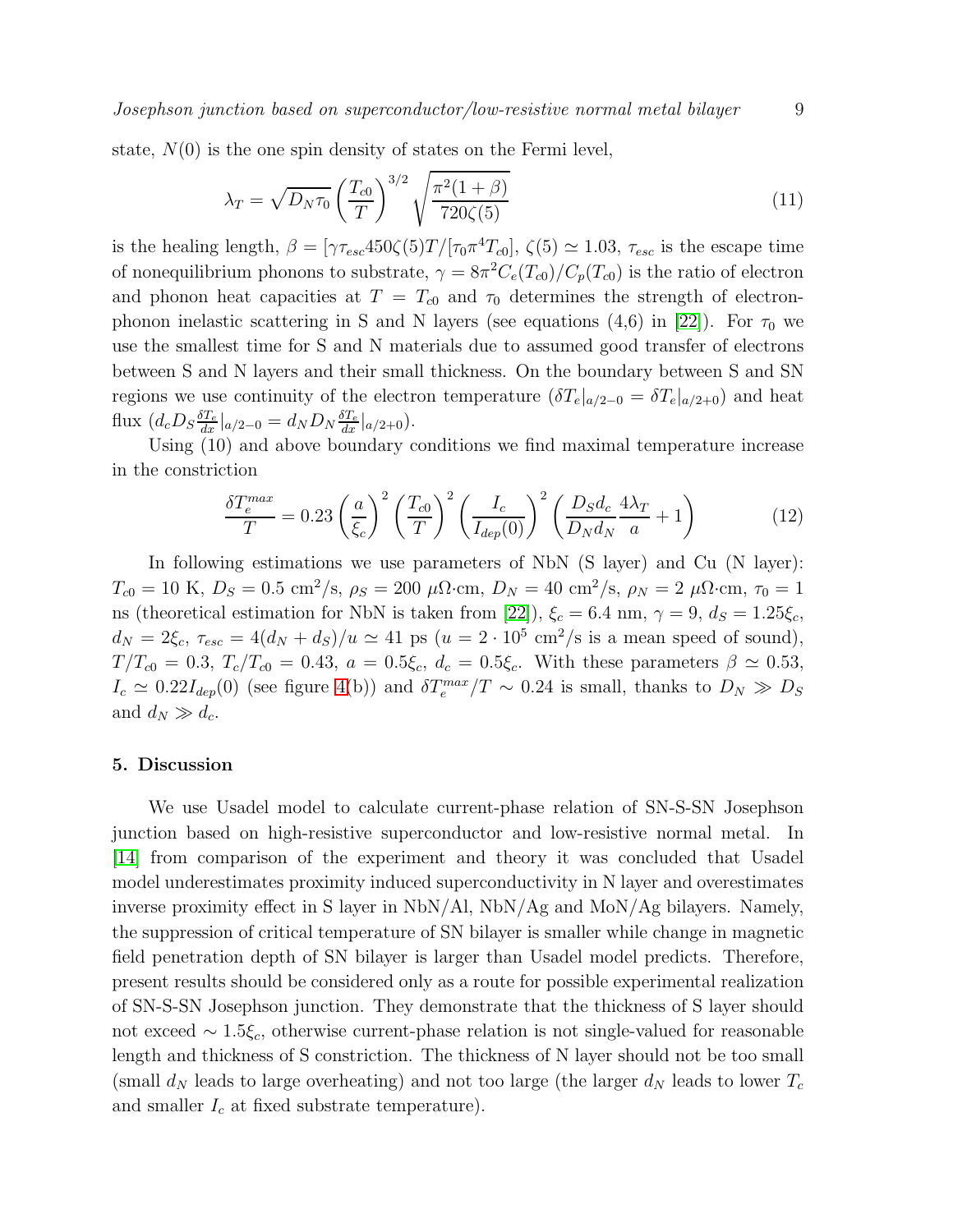Our results show that SN-S-SN Josephson junction in many respects resembles Dayem, variable thickness bridge, S'-S-S' or S-N-S junctions. Product

$$
V_c = I_c R_n = \frac{\Delta(0)}{|e|} \frac{a}{\xi_c} \frac{I_c}{I_{dep}(0)},
$$
\n(13)

can reach  $0.5\Delta(0)/|e|$  at low temperature  $(T = 0.1T_{c0})$  and  $a = \xi_c$  (see figure [4\(](#page-7-0)c)) due to use of superconductor in constriction area, instead of normal metal as in [\[12\]](#page-10-10). In case of NbN with  $T_{c0} = 10K$  one may have  $V_c = 0.75$  mV but according to (12)  $\delta T_e^{max}$  will be larger than T at these parameters. However there is a hope, that critical temperature of real SN bilayer is higher than Usadel model predicts (see discussion above) and therefore large  $I_c$  could be reached at higher operating temperature  $T/T_{c0}$ , leading to drastic reduction of  $\delta T_e^{max}$  (see (12)).

The SN-S-SN junctions made of NbN/Al bilayer have been fabricated recently [\[13\]](#page-10-11) and indications of Josephson effect (the presence of Shapiro steps and Fraunhofer like dependence of critical current on the magnetic field) have been observed. But due to not optimized parameters  $(d_S = d_c \sim 15 \text{ nm} \sim 2.3 \xi_c, d_N \sim 29 \text{ nm} \sim 4.5 \xi_c, a = 20$ nm  $\sim$  3.1 $\xi_c$ ) the IV curves were hysteretic already at temperature close to critical one and width of Shapiro steps did not follow the theoretical expectations [\[13\]](#page-10-11). Modern technology allows to make constriction with length about 5 nm with help of helium beam, which is smaller than  $\xi_c$  in NbN. Successful implementation of this method could lead to creation of low temperature nano-scale Josephson junction or their arrays. For example SN-S-SN junctions can be promising to use in programmable voltage standards [\[1\]](#page-10-0) where large value of  $V_c$  allows to reduce the number of junctions and to use Shapiro steps of order higher than one. Nonhysteretic current-voltage characteristics with large  $V_c$  at low temperatures enables to use these structures for various low-temperature applications, e.g., particle detectors [\[4\]](#page-10-3).

## 6. Conclusion

In conclusion, we have calculated current phase relation of Josephson junction based on variable thickness SN-S-SN strip, where S is dirty superconductor with large normal state resistivity and N is low resistive normal metal. We find the range of parameters when CPR is single-valued, close to sinusoidal one and product  $I_cR_n \leq \Delta(0)/2|e|$ . Our estimations demonstrate that relatively thick N layer serves as effective heat-conductor providing weak overheating and nonhysteretic current-voltage characteristic of SN-S-SN Josephson junction.

## Acknowledgments

P. M. M. acknowledges support from Russian Scientific Foundation (project No. 20-42-04415) and D. Yu. V. acknowledges support from the Foundation for the Advancement of Theoretical Physics and Mathematics BASIS (program No. 18-1-2- 64-2).